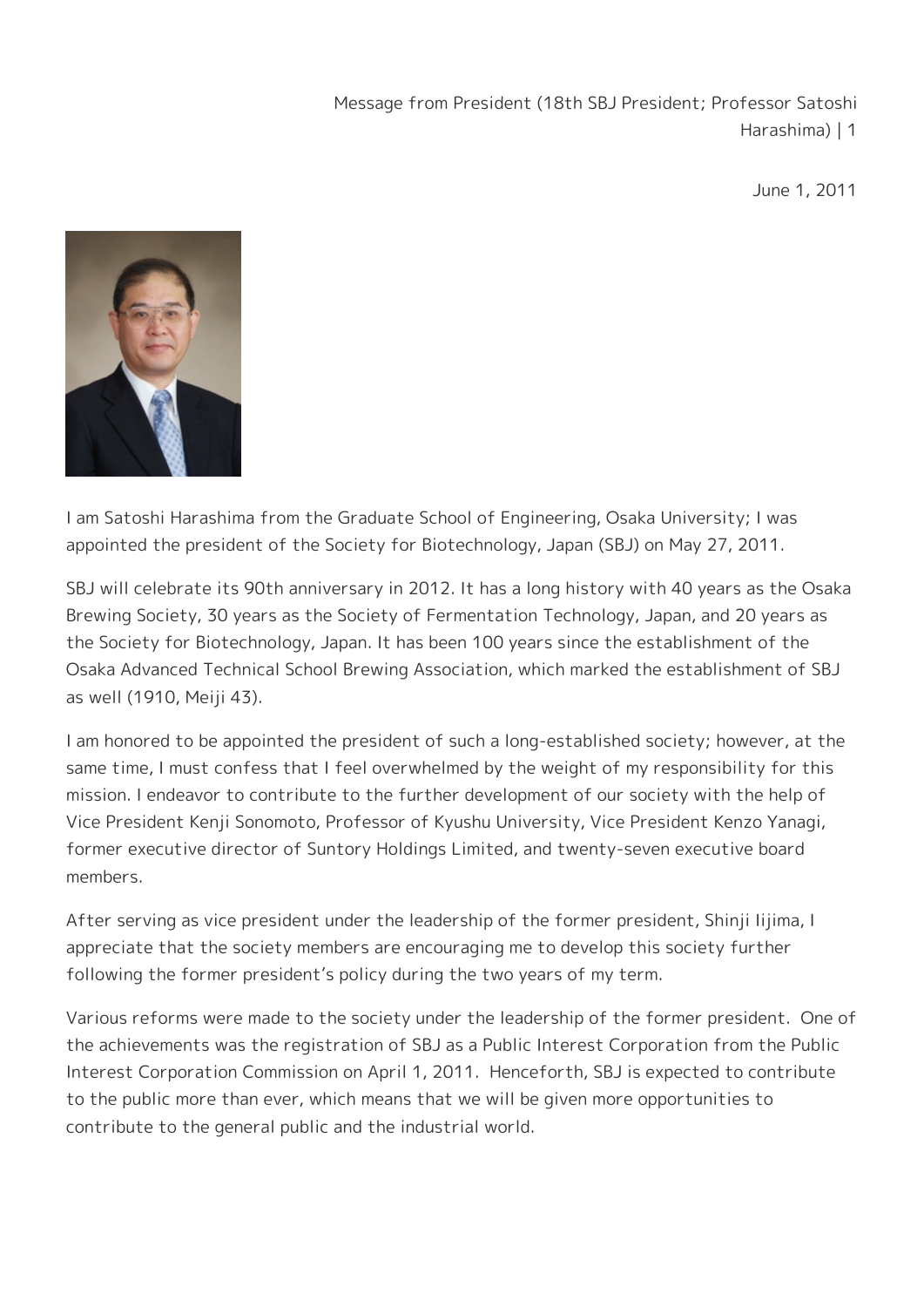Message from President (18th SBJ President; Professor Satoshi Harashima) | 2

Under the former president, the society witnessed reforms such as the establishment of a "Committee for the Industrial-Academic Complex" for strengthening cooperation among industries, universities, and the government and a "Planning Board" to make the society's activities more attractive. In addition, since SBJ is a supervisory society for all related academic societies in the field of biotechnology of the Japan Accreditation Board for Engineering Education (JABEE), a director was newly appointed in the society to be in charge of education in order to enable SBJ to take the lead in furthering advanced biotechnology education in our country. These are just a few examples, and it is our mission for this term to promote the basic policy of these reforms, implement them, and establish ourselves as an academic society that is the leader in biotechnology in the entire world, and not just in Asia.

Toward the 100th anniversary of the society, I envision the following three missions, which have been divided into seven tasks, during my term:

**"From Academia to Industry"** - aiming for further contribution to the public as a Public Interest Corporation.

1) Establish the base for SBJ's development through the execution of the 90th anniversary celebrations, thereby preparing for the 100th anniversary. 2) Clarify SBJ's identity as an academic society of industrial biotechnology that is closely related to industry and society.

3) Disseminate up-to-date information regarding the basic study of biotechnology and industrial application to the public through the Japanese journal, "Seibutsu-kogaku Kaishi."

**"From a Domestic to an Asian Perspective"** - aiming to improve the global presence of SBJ.

4) Accelerate international development with the Journal of Bioscience and Bioengineering (JBB) as the main axis.

5) Assume the role of a leader in establishing friendship and cooperation among related societies in Asian countries.

6) Take the lead in the education of engineers in the field of biotechnology, not only in our country but also around the world.

**"From Seniors to Juniors"** - aiming to foster younger generations who aim to study biotechnology

7) Promote the training of young biotechnologists across the world as leaders of the next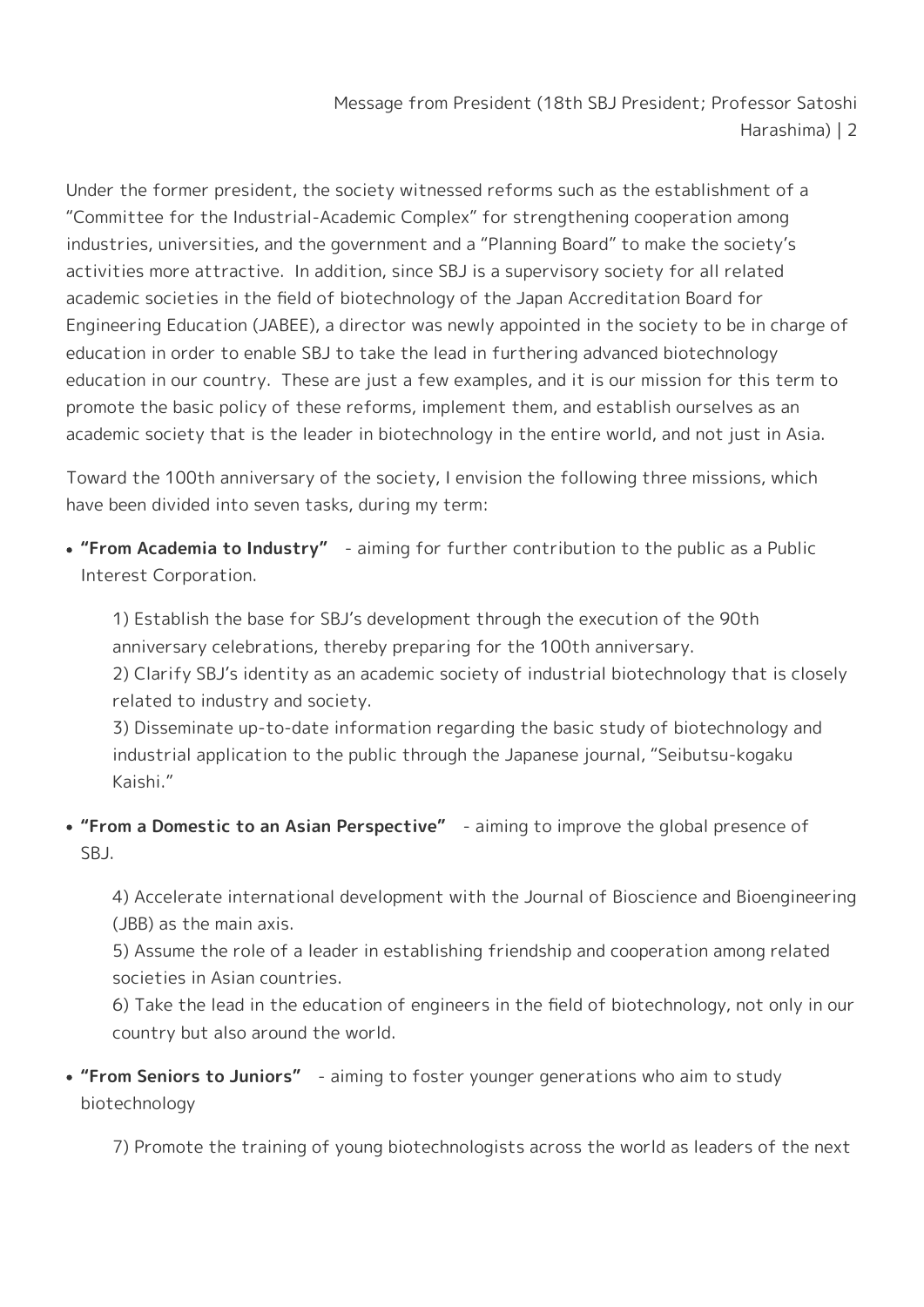Message from President (18th SBJ President; Professor Satoshi Harashima) | 3

generations in order to strengthen the development of SBJ and for contribution to the public.

With regard to the first task, we would like to commemorate the 90th anniversary of SBJ not just transiently, but as the basis for the 100th anniversary celebration, ten years hence. With regard to the second task, we aim to enhance the identity of our society characterized by engineered approaches and developments in all the diversified fields of biotechnology, such as industrial biotechnology, agricultural biotechnology, medical biotechnology, marine biotechnology, and environmental biotechnology, while retaining the roots and traditions of SBJ in brewing technology, fermentation technology, culture engineering, etc. With regard to the third task, we would like to enhance our relations with the general public and the industrial world through our Japanese journal that, along with our English journal, is the main source of information in our field.

**"From Academia to Industry"** implies that we will conduct the activities of the society by taking into consideration the interests of the industry and public more than before, and, at the same time, value academia and government as we did earlier.

With regard to the fourth task, we will not spare any effort in maintaining the Journal of Bioscience and Bioengineering as the foremost international biotechnology journal. With regard to the fifth task, considering that the societies related to academic biotechnology in China and South Korea are developing and gaining power, it is important not to lose sight of the fact that we play a leading role among Asian countries in amiable cooperation. With regard to the sixth task, bearing in mind that scientific and technical fields related to biotechnology are expanding further, SBJ must be the academic society that leads the development of biotechnology education in order to establish an academic discipline not only in our country but also in the world.

**"From a Domestic to an Asian Perspective"** implies that I am determined to manage the society from a global perspective, in keeping with every aspect of the current trend of globalization.

Task Seven is an important matter for the future of the society. We would like to create an environment where the younger generation, including graduate students, belonging to the industrial, governmental, or academic fields can play an active role without inhibition. We intend to advance SBJ's transfiguration through active participation of women, personnel training targeting even middle or high school students, and educational campaigns. Human resource development is crucial for the development of SBJ and, simultaneously, for its contribution to